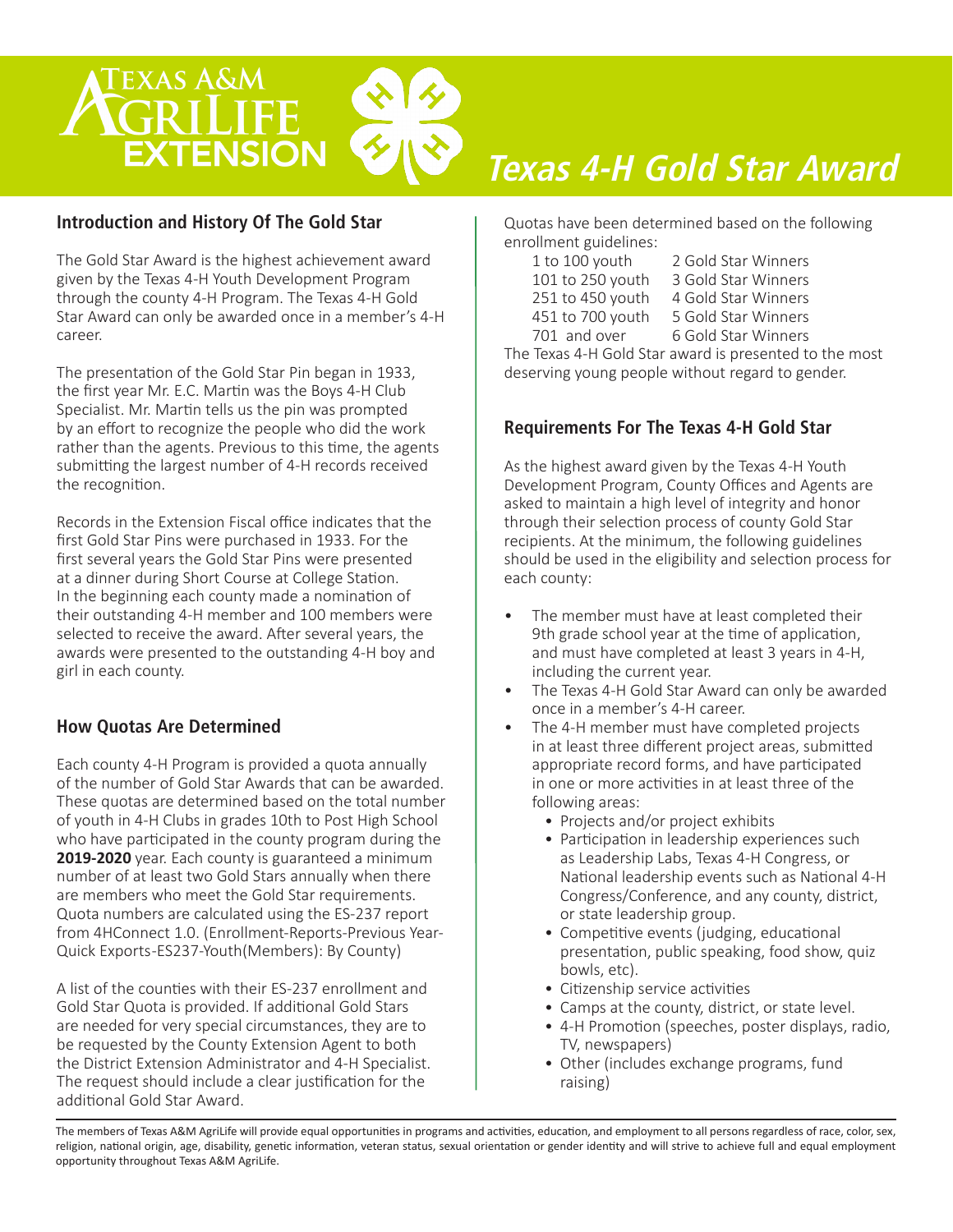*Note: The requirements for projects and activities do not all have to be completed in the current year. They may have been accomplished over the entire period of time the person has been in the program*.

- The member must have exhibited leadership skills by serving as a 4-H officer or committee chair (club, county, district or state), and/or as a junior or teen leader in an activity or project with or under the supervision of an adult volunteer leader.
- The 4-H member must have participated in one or more community service activities. Examples include providing leadership to a One Day 4-H project, working with or mentoring junior 4-H members; participating in community service projects (individual, group or club); and motivating other 4-H members through participation in demonstrations, projects and/or exhibits.
- The 4-H member must submit a Texas 4-H record book in the year they are to be considered for the award.

#### **Recipient Selection Process**

Because the Texas 4-H Gold Star is the highest award given to a 4-H member in Texas, the selection of each award recipient should be completed through a process that ensures the integrity and honor of the award, as well as provide the highest level of respect and consideration for the 4-H member applying.

All award opportunities, not just the Texas 4-H Gold Star Award, should be announced county wide through all communication methods utilized by the County Extension Office. This may include county newsletter, social media, e-mail blast, etc. Additionally, each club manager should be notified with the information.

The selection process should be completed by an unbiased selection committee who has a vast knowledge about 4-H in general, but who is not directly associated with any of the applicants. To achieve an unbiased committee it may be necessary for the County Office/ Agent to recruit individuals from other counties to serve. An Extension Agent or Extension support staff member from the county selecting recipients should never serve on the selection committee. Additionally, no parent, sibling, or relative of an applicant should ever serve on the selection committee.

Once a committee selects the recipients, all parties involved in the awarding and recognition process should respect and honor the decision of the selection committee. If it is determined that an issue has arisen during the selection process, the County Extension Agent should contact their District Extension Administrator and District 4-H Specialist immediately for direction.

The minimum requirements to receive the Texas 4-H Gold Star Award is the submission of a Texas 4-H record book, a Gold Star Application, and an interview.

In preparation for interviews, the following guidelines should be considered:

- Announce interview date, time, and location in ample time (minimum 4 to 6 months) so all award applicants have time to determine their availability.
- Be consistent in any process of allowing an applicant to interview through other methods beyond a face-to-face interview. If one applicant is allowed to call in using a phone, then all other applicants should be allowed the same opportunity. Regardless of the interview method used, each applicant should be reviewed fairly and equally.
- A scoring matrix should be used to ensure integrity of the selection process. This includes both the record book/application and interview process.
- Use the same judges to select all the Gold Star award recipients.
- Applicants should be orientated either in writing or verbally about the format of the interview, including style of questions, number of judges, expectation of dress, etc. County Extension Agent expectation is to provide an opportunity for the 4-H member to be successful through the application and interview process.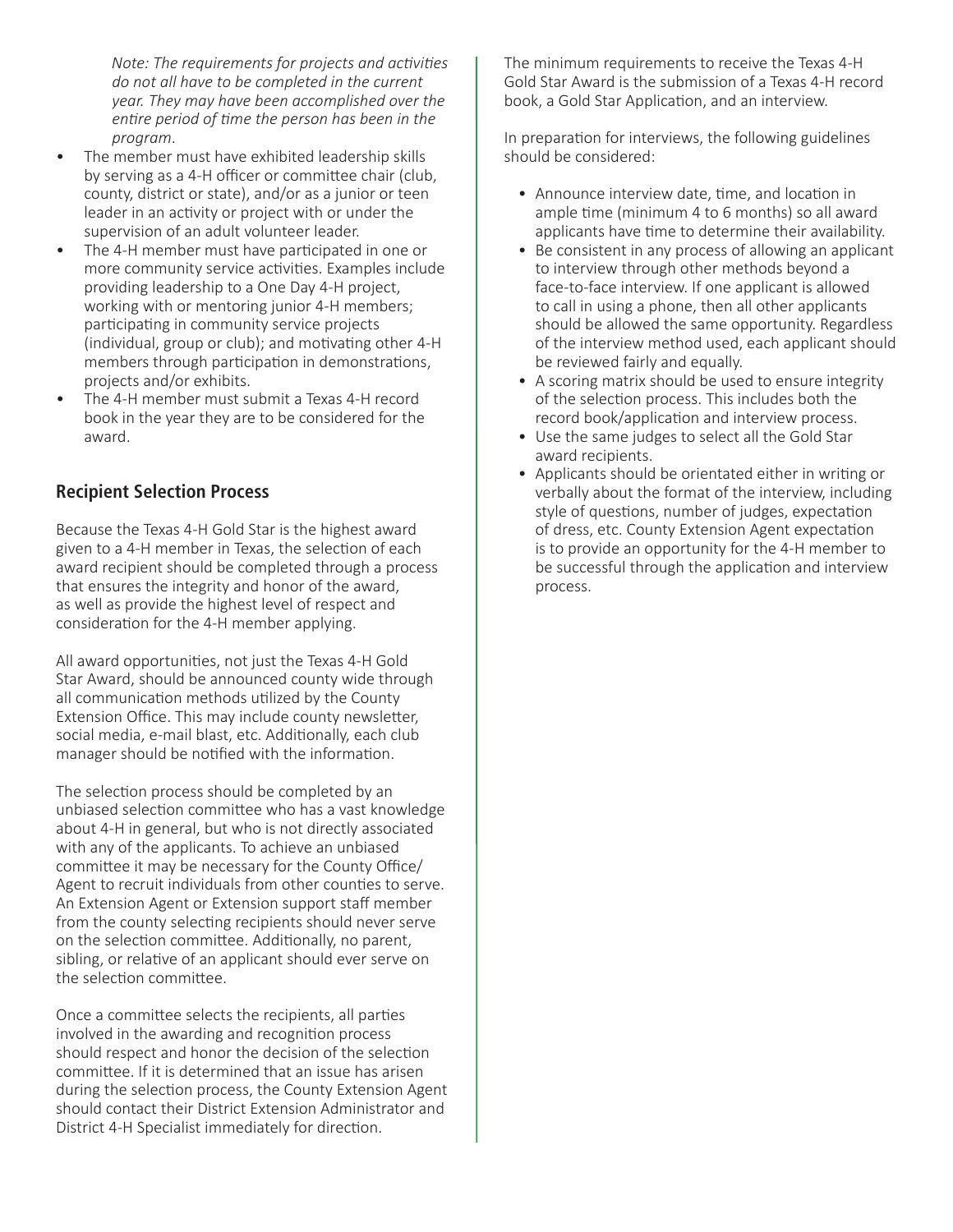| <b>DISTRICT COUNTY</b> |                |                | 10TH GRADE 11TH GRADE 12TH GRADE POST H.S. TOTAL QUOTA |                         |                       |                |                |
|------------------------|----------------|----------------|--------------------------------------------------------|-------------------------|-----------------------|----------------|----------------|
| $\mathbf{1}$           | Armstrong      | $\overline{7}$ | 6                                                      | $\overline{2}$          | 0                     | 15             | $\overline{2}$ |
| $\mathbf{1}$           | <b>Briscoe</b> | 6              | 4                                                      | $\overline{2}$          | $\mathbf 0$           | 12             | $\overline{2}$ |
| $\mathbf{1}$           | Carson         | 3              | 6                                                      | $\overline{\mathbf{4}}$ | $\pmb{0}$             | 13             | $\overline{2}$ |
| $\mathbf{1}$           | Collingsworth  | $\mathbf 1$    | $\overline{\mathbf{3}}$                                | 3                       | $\pmb{0}$             | $\overline{7}$ | $\overline{2}$ |
| $\mathbf{1}$           | Dallam         | 9              | 18                                                     | 15                      | $\pmb{0}$             | 42             | $\overline{2}$ |
| $\mathbf{1}$           | Deaf Smith     | 4              | 10                                                     | 8                       | $\mathsf{O}\xspace$   | 22             | $\overline{2}$ |
| $\mathbf{1}$           | Donley         | 6              | $\overline{2}$                                         | $\overline{2}$          | $\pmb{0}$             | 10             | $\overline{2}$ |
| $\mathbf{1}$           | Gray           | 8              | 9                                                      | 6                       | 0                     | 23             | $\overline{2}$ |
| $\mathbf{1}$           | Hall           | 10             | 6                                                      | $\mathbf{1}$            | $\pmb{0}$             | 17             | $\overline{2}$ |
| $\mathbf{1}$           | Hansford       | 9              | 11                                                     | $\overline{7}$          | $\pmb{0}$             | 27             | $\overline{2}$ |
| $\mathbf{1}$           | Hartley        | $\mathbf 1$    | $\pmb{0}$                                              | $\mathbf{1}$            | $\pmb{0}$             | $\overline{2}$ | $\overline{2}$ |
| $\mathbf{1}$           | Hemphill       | 3              | $\overline{7}$                                         | $\boldsymbol{9}$        | $\pmb{0}$             | 19             | $\overline{2}$ |
| $\mathbf{1}$           | Hutchinson     | $\mathbf 1$    | $\overline{\mathbf{3}}$                                | $\overline{2}$          | $\pmb{0}$             | 6              | $\overline{2}$ |
| $\mathbf{1}$           | Lipscomb       | $\overline{7}$ | 5                                                      | $\overline{\mathbf{4}}$ | $\pmb{0}$             | 16             | $\overline{2}$ |
| $\mathbf{1}$           | Moore          | 11             | 11                                                     | 10                      | $\mathbf 0$           | 32             | $\overline{2}$ |
| $\mathbf{1}$           | Ochiltree      | $\overline{7}$ | 6                                                      | 5                       | $\pmb{0}$             | 18             | $\overline{2}$ |
| $\mathbf{1}$           | Oldham         | 3              | $\overline{7}$                                         | 3                       | $\pmb{0}$             | 13             | $\overline{2}$ |
| $\mathbf{1}$           | Potter         | 10             | 6                                                      | $\overline{7}$          | $\pmb{0}$             | 23             | $\overline{2}$ |
| $\mathbf{1}$           | Randall        | 31             | 31                                                     | 20                      | $\pmb{0}$             | 82             | $\overline{2}$ |
| $\mathbf{1}$           | <b>Roberts</b> | 8              | 5                                                      | 8                       | $\mathbf 0$           | 21             | $\overline{2}$ |
| $\mathbf{1}$           | Sherman        | 6              | $\overline{2}$                                         | $\pmb{0}$               | $\pmb{0}$             | 8              | $\overline{2}$ |
| $\mathbf{1}$           | Wheeler        | $\mathbf 1$    | 3                                                      | 3                       | $\pmb{0}$             | $\overline{7}$ | $\overline{2}$ |
|                        |                |                |                                                        |                         | <b>DISTRICT TOTAL</b> |                | 44             |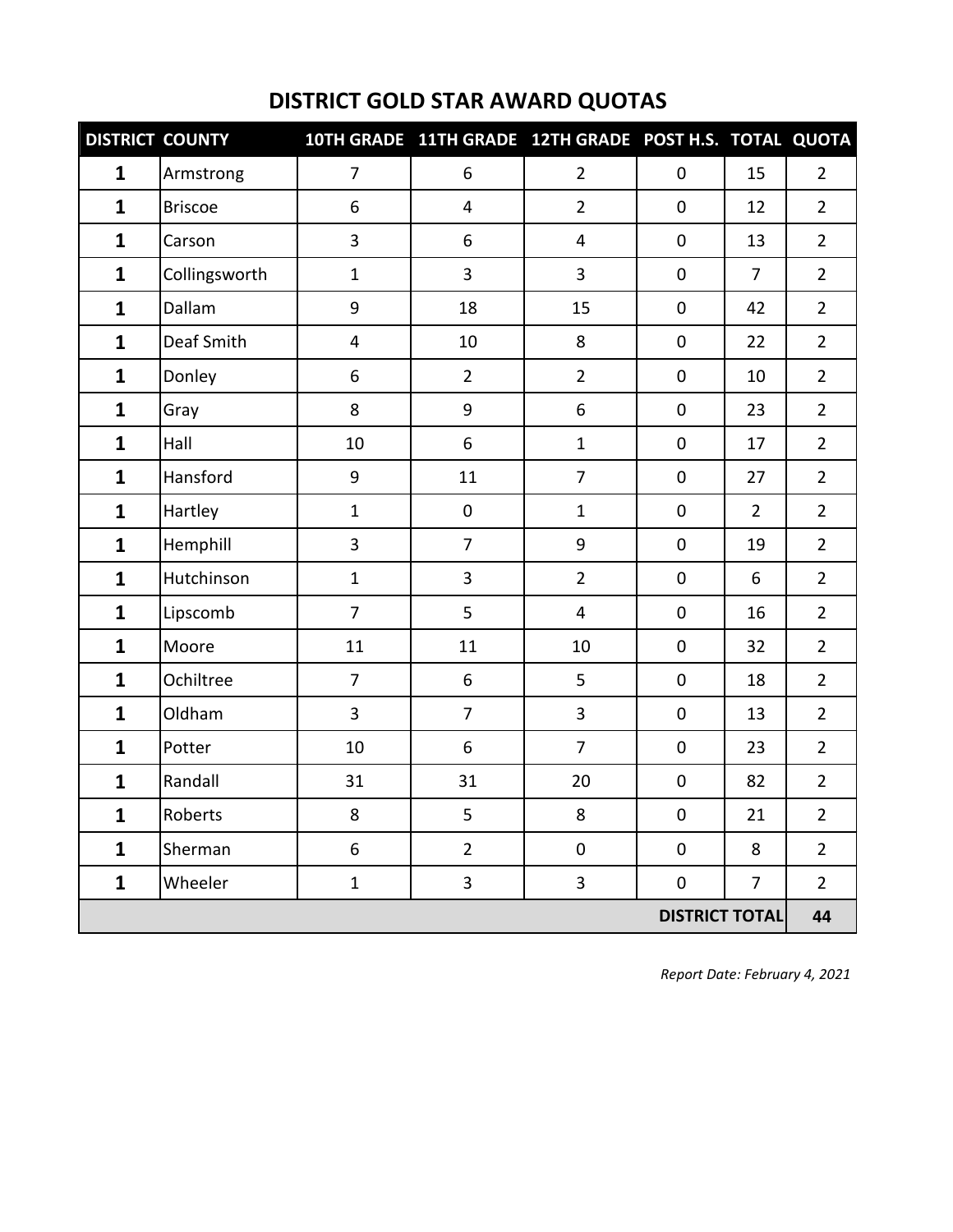|                | <b>DISTRICT COUNTY</b> |                | 10TH GRADE 11TH GRADE 12TH GRADE POST H.S. TOTAL QUOTA |                         |                       |                |                |
|----------------|------------------------|----------------|--------------------------------------------------------|-------------------------|-----------------------|----------------|----------------|
| $\overline{2}$ | <b>Bailey</b>          | $\mathbf{1}$   | $\mathbf 0$                                            | $\pmb{0}$               | $\mathbf 0$           | $\mathbf{1}$   | $\overline{2}$ |
| $\overline{2}$ | Borden                 | 3              | $\mathbf{3}$                                           | $\overline{4}$          | $\mathbf 0$           | 10             | $\overline{2}$ |
| $\overline{2}$ | Castro                 | 5              | 6                                                      | $\overline{2}$          | $\mathbf 0$           | 13             | $\overline{2}$ |
| $\overline{2}$ | Cochran                | 3              | $\mathbf{1}$                                           | 3                       | $\mathsf 0$           | $\overline{7}$ | $\overline{2}$ |
| $\overline{2}$ | Crosby                 | $\overline{7}$ | $\overline{3}$                                         | 5                       | $\mathbf 0$           | 15             | $\overline{2}$ |
| $\overline{2}$ | Dawson                 | $\overline{4}$ | $\overline{\mathbf{3}}$                                | $\overline{\mathbf{3}}$ | $\pmb{0}$             | 10             | $\overline{2}$ |
| $\overline{2}$ | Floyd                  | 3              | $\overline{4}$                                         | $\mathbf{1}$            | $\mathbf 0$           | 8              | $\overline{2}$ |
| $\overline{2}$ | Gaines                 | $\overline{2}$ | $\mathbf{1}$                                           | 5                       | $\mathsf 0$           | 8              | $\overline{2}$ |
| $\overline{2}$ | Garza                  | 10             | $\mathbf{1}$                                           | $\overline{\mathbf{4}}$ | $\pmb{0}$             | 15             | $\overline{2}$ |
| $\overline{2}$ | Hale                   | 22             | 18                                                     | 6                       | $\mathbf 0$           | 46             | $\overline{2}$ |
| $\overline{2}$ | Hockley                | 11             | 6                                                      | 5                       | $\mathbf 0$           | 22             | $\overline{2}$ |
| $\overline{2}$ | Lamb                   | 11             | $\overline{4}$                                         | $\overline{2}$          | $\pmb{0}$             | 17             | $\overline{2}$ |
| $\overline{2}$ | Lubbock                | 27             | 14                                                     | 17                      | $\mathsf 0$           | 58             | $\overline{2}$ |
| $\overline{2}$ | Lynn                   | 3              | 6                                                      | $\overline{4}$          | $\mathbf 0$           | 13             | $\overline{2}$ |
| $\overline{2}$ | Mitchell               | 3              | $\overline{2}$                                         | $\pmb{0}$               | $\mathbf{1}$          | 6              | $\overline{2}$ |
| $\overline{2}$ | Parmer                 | 10             | $\pmb{0}$                                              | 3                       | $\pmb{0}$             | 13             | $\overline{2}$ |
| $\overline{2}$ | Scurry                 | 6              | $\overline{\mathbf{3}}$                                | $\overline{7}$          | $\mathsf 0$           | 16             | $\overline{2}$ |
| $\overline{2}$ | Swisher                | 14             | 8                                                      | $\overline{4}$          | $\mathsf 0$           | 26             | $\overline{2}$ |
| $\overline{2}$ | Terry                  | $\mathbf{1}$   | $\overline{7}$                                         | $\mathbf{1}$            | $\pmb{0}$             | 9              | $\overline{2}$ |
| $\overline{2}$ | Yoakum                 | 3              | $\mathbf{3}$                                           | $\overline{\mathbf{4}}$ | $\mathsf{O}\xspace$   | 10             | $\overline{2}$ |
|                |                        |                |                                                        |                         | <b>DISTRICT TOTAL</b> |                | 40             |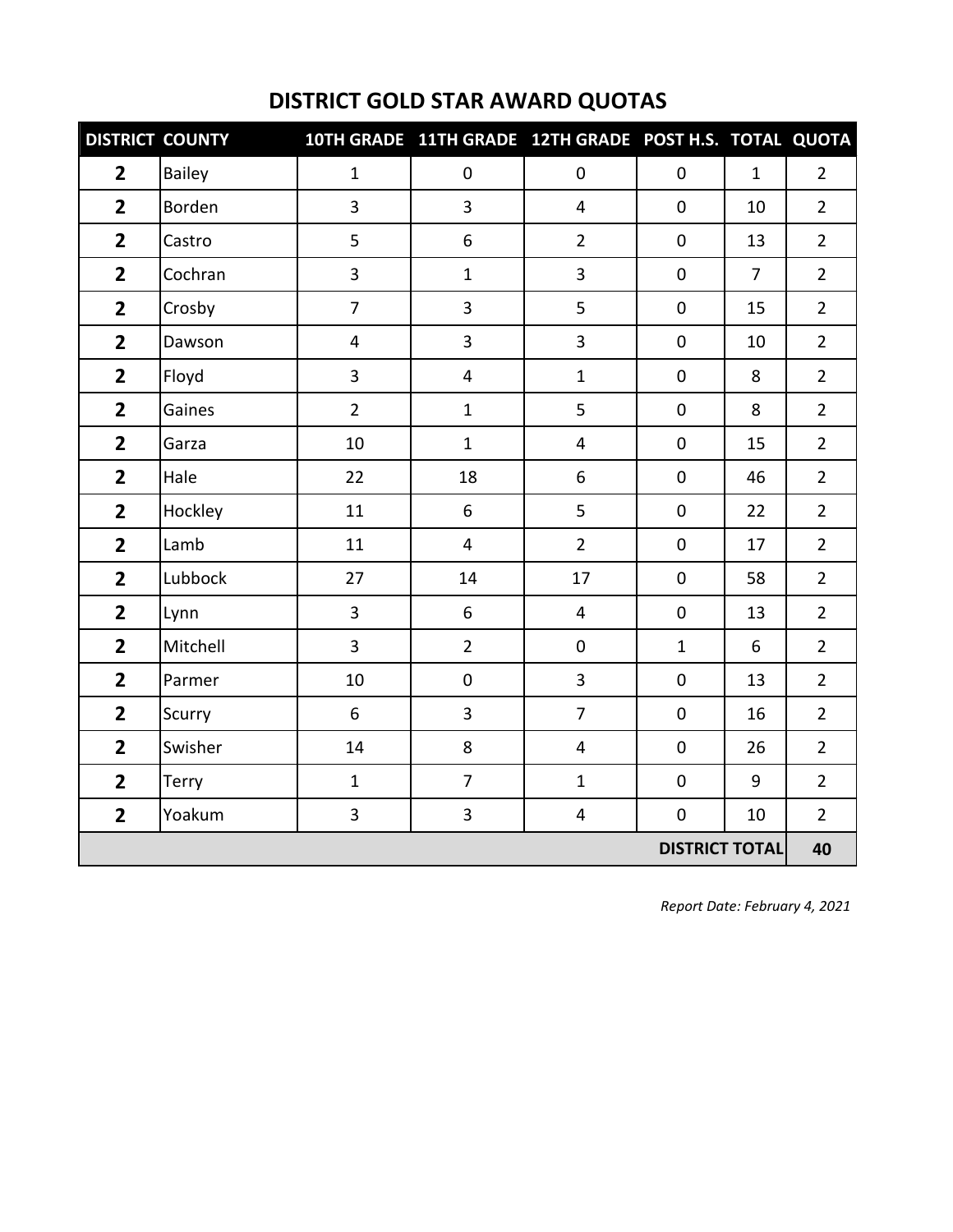| <b>DISTRICT COUNTY</b>  |                 |                |                | 10TH GRADE 11TH GRADE 12TH GRADE POST H.S. TOTAL QUOTA |                       |                |                |
|-------------------------|-----------------|----------------|----------------|--------------------------------------------------------|-----------------------|----------------|----------------|
| 3                       | Archer          | 15             | 5              | 9                                                      | 0                     | 29             | $\overline{2}$ |
| $\overline{\mathbf{3}}$ | Baylor          | 8              | $\overline{7}$ | 8                                                      | $\pmb{0}$             | 23             | $\overline{2}$ |
| $\overline{\mathbf{3}}$ | Childress       | $\mathbf{1}$   | 3              | $\overline{2}$                                         | $\pmb{0}$             | 6              | $\overline{2}$ |
| 3                       | Clay            | 13             | 5              | 5                                                      | $\pmb{0}$             | 23             | $\overline{2}$ |
| $\overline{\mathbf{3}}$ | Cottle          | 3              | $\mathbf 1$    | $\mathbf{1}$                                           | $\pmb{0}$             | 5              | $\overline{2}$ |
| 3                       | <b>Dickens</b>  | 6              | $\mathbf 1$    | $\overline{2}$                                         | $\pmb{0}$             | 9              | $\overline{2}$ |
| $\overline{\mathbf{3}}$ | Foard           | 10             | 4              | $\overline{\mathbf{3}}$                                | $\pmb{0}$             | 17             | $\overline{2}$ |
| 3                       | Hardeman        | 5              | $\overline{2}$ | $\overline{4}$                                         | $\pmb{0}$             | 11             | $\overline{2}$ |
| $\overline{\mathbf{3}}$ | Haskell         | 6              | 5              | $\overline{\mathbf{4}}$                                | $\pmb{0}$             | 15             | $\overline{2}$ |
| $\overline{\mathbf{3}}$ | Jack            | 3              | 5              | $\overline{2}$                                         | $\pmb{0}$             | 10             | $\overline{2}$ |
| 3                       | Kent            | 5              | $\mathbf{1}$   | $\overline{\mathbf{4}}$                                | $\pmb{0}$             | 10             | $\overline{2}$ |
| 3                       | King            | 5              | 3              | $\overline{2}$                                         | $\pmb{0}$             | 10             | $\overline{2}$ |
| $\overline{\mathbf{3}}$ | Knox            | $\overline{2}$ | $\overline{2}$ | 6                                                      | $\pmb{0}$             | 10             | $\overline{2}$ |
| $\overline{\mathbf{3}}$ | Montague        | 12             | 11             | 6                                                      | $\pmb{0}$             | 29             | $\overline{2}$ |
| $\overline{\mathbf{3}}$ | Motley          | 4              | $\mathbf{1}$   | $\overline{3}$                                         | $\pmb{0}$             | 8              | $\overline{2}$ |
| $\overline{\mathbf{3}}$ | Palo Pinto      | 9              | 13             | $\,8\,$                                                | $\pmb{0}$             | 30             | $\overline{2}$ |
| $\overline{\mathbf{3}}$ | Parker          | 32             | 18             | 23                                                     | $\pmb{0}$             | 73             | $\overline{2}$ |
| $\overline{\mathbf{3}}$ | <b>Stephens</b> | 3              | $\mathbf{1}$   | $\overline{3}$                                         | $\mathbf 0$           | $\overline{7}$ | $\overline{2}$ |
| $\overline{\mathbf{3}}$ | Stonewall       | 8              | 11             | 6                                                      | $\mathsf{O}\xspace$   | 25             | $\overline{2}$ |
| $\overline{\mathbf{3}}$ | Throckmorton    | 16             | 10             | 22                                                     | $\mathbf 0$           | 48             | $\overline{2}$ |
| 3                       | Wichita         | 9              | 8              | 12                                                     | $\mathbf 0$           | 29             | $\overline{2}$ |
| $\overline{\mathbf{3}}$ | Wilbarger       | 4              | 10             | 13                                                     | 0                     | 27             | $\overline{2}$ |
| $\overline{\mathbf{3}}$ | Wise            | 32             | 23             | 17                                                     | $\mathbf 0$           | 72             | $\overline{2}$ |
| $\overline{\mathbf{3}}$ | Young           | 9              | 5              | 9                                                      | $\pmb{0}$             | 23             | $\overline{2}$ |
|                         |                 |                |                |                                                        | <b>DISTRICT TOTAL</b> |                | 48             |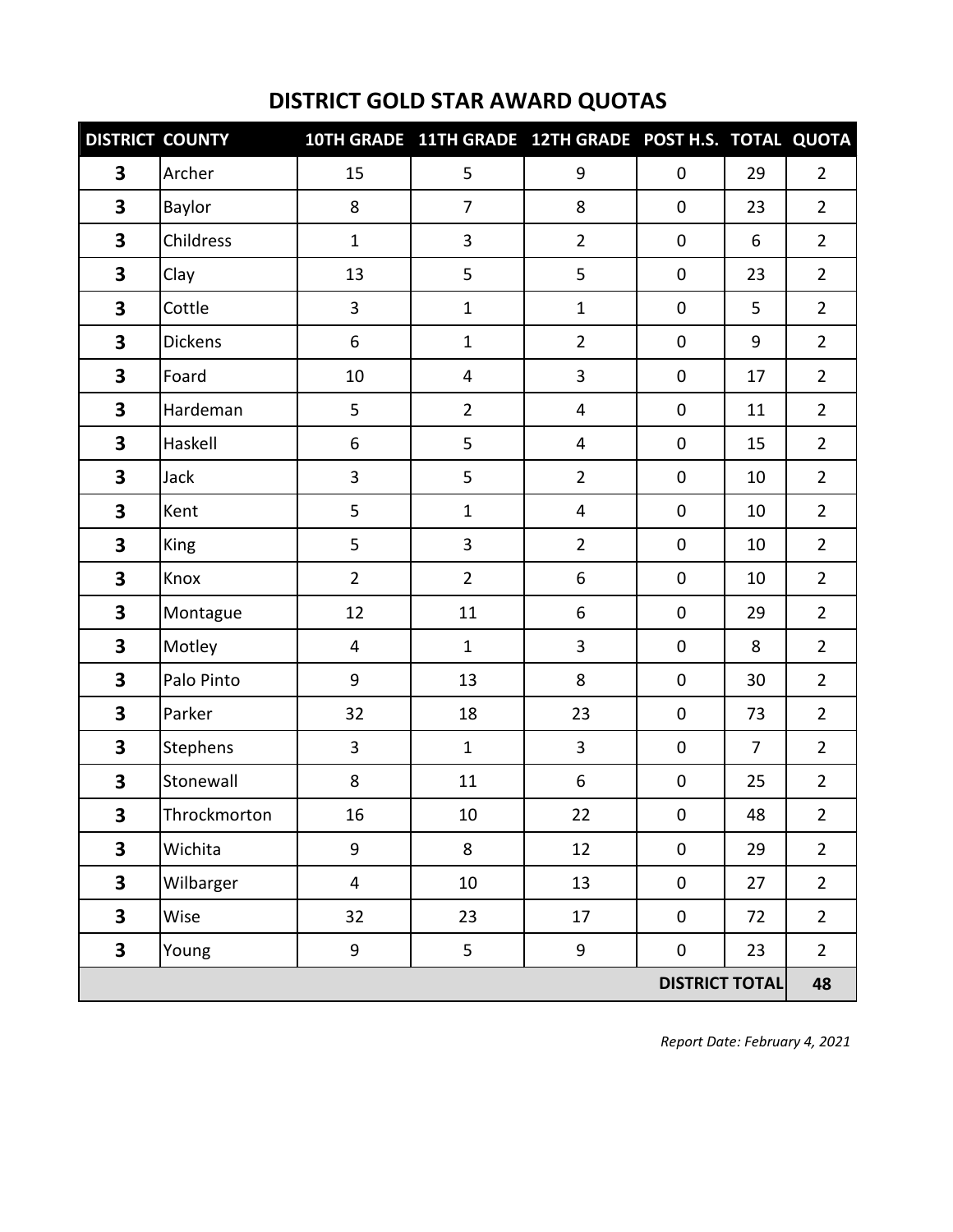|                         | <b>DISTRICT COUNTY</b> |                         | 10TH GRADE 11TH GRADE 12TH GRADE POST H.S. TOTAL QUOTA |                  |                       |                |                |
|-------------------------|------------------------|-------------------------|--------------------------------------------------------|------------------|-----------------------|----------------|----------------|
| 4                       | <b>Bowie</b>           | 5                       | 8                                                      | 8                | $\mathbf 0$           | 21             | $\overline{2}$ |
| 4                       | Camp                   | $\overline{2}$          | $\mathbf 0$                                            | $\mathbf{1}$     | $\pmb{0}$             | $\overline{3}$ | $\overline{2}$ |
| 4                       | Cass                   | 14                      | 11                                                     | 11               | $\mathbf 0$           | 36             | $\overline{2}$ |
| 4                       | Collin                 | 34                      | 22                                                     | 23               | $\mathbf 0$           | 79             | $\overline{2}$ |
| $\overline{\mathbf{4}}$ | Cooke                  | 25                      | 17                                                     | 18               | $\pmb{0}$             | 60             | $\overline{2}$ |
| 4                       | <b>Dallas</b>          | 13                      | 12                                                     | 15               | 0                     | 40             | $\overline{2}$ |
| 4                       | Delta                  | $\mathbf{1}$            | $\mathbf 0$                                            | 3                | $\pmb{0}$             | 4              | $\overline{2}$ |
| 4                       | Denton                 | 17                      | 22                                                     | 15               | $\mathbf 0$           | 54             | $\overline{2}$ |
| 4                       | Fannin                 | $\overline{\mathbf{4}}$ | $\overline{4}$                                         | $\boldsymbol{6}$ | $\pmb{0}$             | 14             | $\overline{2}$ |
| 4                       | Franklin               | $\mathbf{1}$            | $\pmb{0}$                                              | $\mathbf{1}$     | $\pmb{0}$             | $\overline{2}$ | $\overline{2}$ |
| 4                       | Grayson                | 15                      | 6                                                      | 11               | $\mathbf{1}$          | 33             | $\overline{2}$ |
| 4                       | Hopkins                | 3                       | 6                                                      | $\overline{2}$   | $\pmb{0}$             | 11             | $\overline{2}$ |
| 4                       | Hunt                   | $\overline{7}$          | $\overline{7}$                                         | 5                | $\pmb{0}$             | 19             | $\overline{2}$ |
| 4                       | Kaufman                | 9                       | 11                                                     | 10               | $\mathbf 0$           | 30             | $\overline{2}$ |
| 4                       | Lamar                  | 6                       | 5                                                      | $\boldsymbol{9}$ | $\mathsf 0$           | 20             | $\overline{2}$ |
| 4                       | Morris                 | $\pmb{0}$               | $\mathbf 1$                                            | $\overline{2}$   | $\pmb{0}$             | $\overline{3}$ | $\overline{2}$ |
| 4                       | Rains                  | $\overline{7}$          | 14                                                     | 6                | $\pmb{0}$             | 27             | $\overline{2}$ |
| $\overline{\mathbf{4}}$ | <b>Red River</b>       | 6                       | $\overline{7}$                                         | $\mathbf{1}$     | $\mathbf 0$           | 14             | $\overline{2}$ |
| 4                       | Rockwall               | 12                      | 6                                                      | 5                | $\pmb{0}$             | 23             | $\overline{2}$ |
| 4                       | Tarrant                | 26                      | 37                                                     | 20               | $\mathbf 0$           | 83             | $\overline{2}$ |
| 4                       | <b>Titus</b>           | $\mathbf 0$             | $\mathbf 0$                                            | $\mathbf 0$      | $\mathbf 0$           | $\mathbf 0$    | 0              |
| 4                       | Van Zandt              | 9                       | 6                                                      | 13               | $\mathbf 0$           | 28             | $\overline{2}$ |
|                         |                        |                         |                                                        |                  | <b>DISTRICT TOTAL</b> |                | 42             |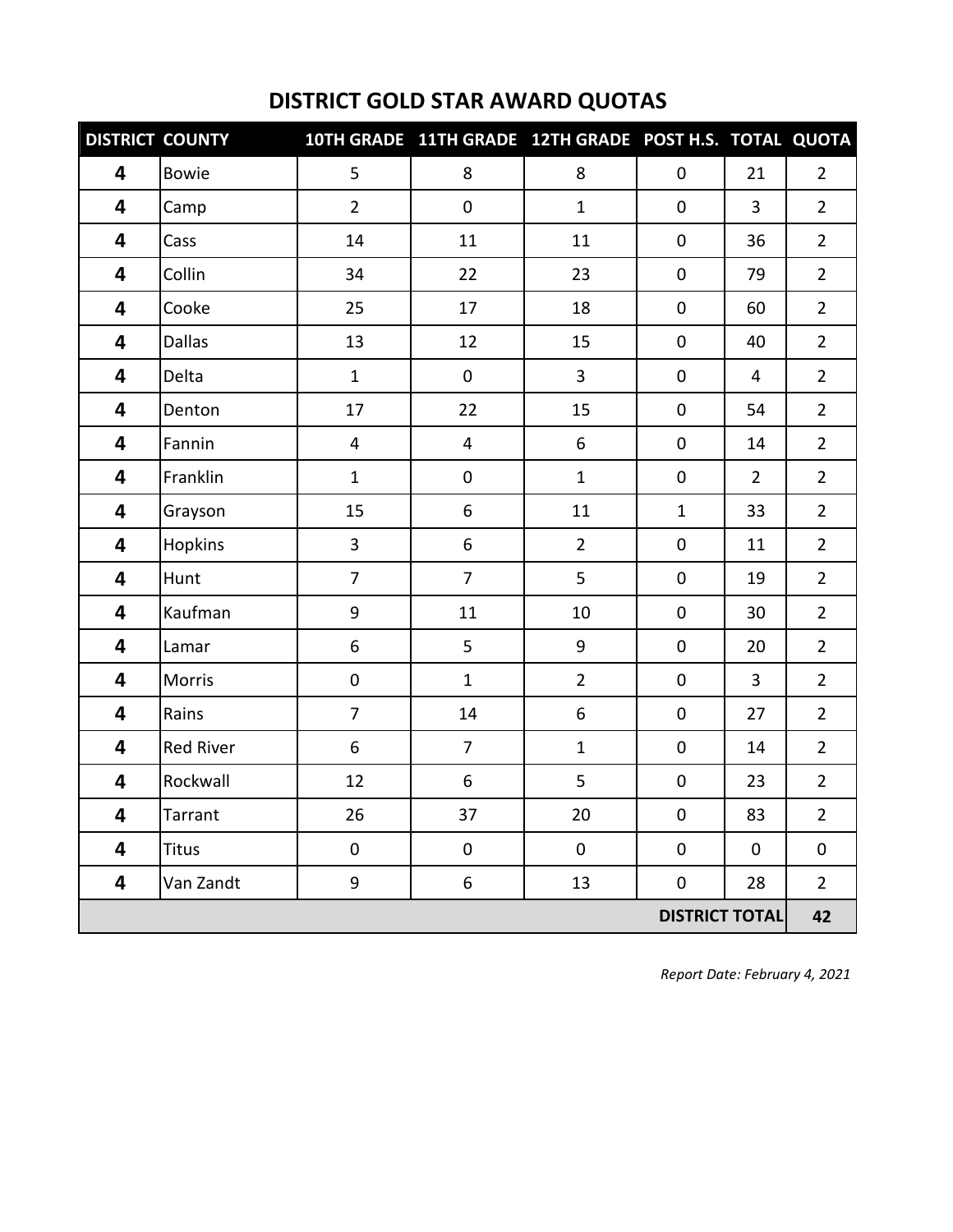| <b>DISTRICT COUNTY</b> |               |                | 10TH GRADE 11TH GRADE 12TH GRADE POST H.S. TOTAL QUOTA |                         |                       |              |                |
|------------------------|---------------|----------------|--------------------------------------------------------|-------------------------|-----------------------|--------------|----------------|
| 5                      | Anderson      | 20             | 8                                                      | 16                      | 0                     | 44           | $\overline{2}$ |
| 5                      | Angelina      | 36             | 32                                                     | 30                      | $\pmb{0}$             | 98           | $\overline{2}$ |
| 5                      | Cherokee      | 16             | 9                                                      | 10                      | $\pmb{0}$             | 35           | $\overline{2}$ |
| 5                      | Gregg         | 6              | 6                                                      | 3                       | $\pmb{0}$             | 15           | $\overline{2}$ |
| 5                      | Harrison      | 11             | 11                                                     | 3                       | $\pmb{0}$             | 25           | $\overline{2}$ |
| 5                      | Henderson     | 15             | 11                                                     | 11                      | $\pmb{0}$             | 37           | $\overline{2}$ |
| 5                      | Houston       | $\overline{7}$ | 6                                                      | 3                       | $\pmb{0}$             | 16           | $\overline{2}$ |
| 5                      | Jasper        | 6              | 14                                                     | 11                      | $\pmb{0}$             | 31           | $\overline{2}$ |
| 5                      | Marion        | $\pmb{0}$      | $\pmb{0}$                                              | $\mathbf{1}$            | $\pmb{0}$             | $\mathbf{1}$ | $\overline{2}$ |
| 5                      | Nacogdoches   | 9              | 9                                                      | 6                       | $\pmb{0}$             | 24           | $\overline{2}$ |
| 5                      | Newton        | 5              | $\pmb{0}$                                              | $\overline{7}$          | $\pmb{0}$             | 12           | $\overline{2}$ |
| 5                      | Panola        | 11             | 10                                                     | 11                      | $\pmb{0}$             | 32           | $\overline{2}$ |
| 5                      | Polk          | 6              | 12                                                     | 6                       | 0                     | 24           | $\overline{2}$ |
| 5                      | Rusk          | 9              | 10                                                     | $\overline{7}$          | 0                     | 26           | $\overline{2}$ |
| 5                      | Sabine        | $\pmb{0}$      | $\pmb{0}$                                              | $\pmb{0}$               | $\pmb{0}$             | $\mathbf 0$  | $\pmb{0}$      |
| 5                      | San Augustine | 5              | $\overline{4}$                                         | 6                       | $\pmb{0}$             | 15           | $\overline{2}$ |
| 5                      | Shelby        | 3              | $\overline{\mathbf{4}}$                                | 5                       | $\pmb{0}$             | 12           | $\overline{2}$ |
| 5                      | Smith         | 12             | 12                                                     | 11                      | 0                     | 35           | $\overline{2}$ |
| 5                      | Trinity       | 8              | 14                                                     | $\mathbf{1}$            | $\pmb{0}$             | 23           | $\overline{2}$ |
| 5                      | Tyler         | 6              | 3                                                      | $\overline{3}$          | $\mathbf 0$           | 12           | $\overline{2}$ |
| 5                      | Upshur        | $\overline{7}$ | $\mathbf{3}$                                           | $\overline{7}$          | $\pmb{0}$             | 17           | $\overline{2}$ |
| 5                      | Wood          | $\overline{2}$ | $\boldsymbol{6}$                                       | $\overline{\mathbf{4}}$ | 0                     | 12           | $\overline{2}$ |
|                        |               |                |                                                        |                         | <b>DISTRICT TOTAL</b> |              | 42             |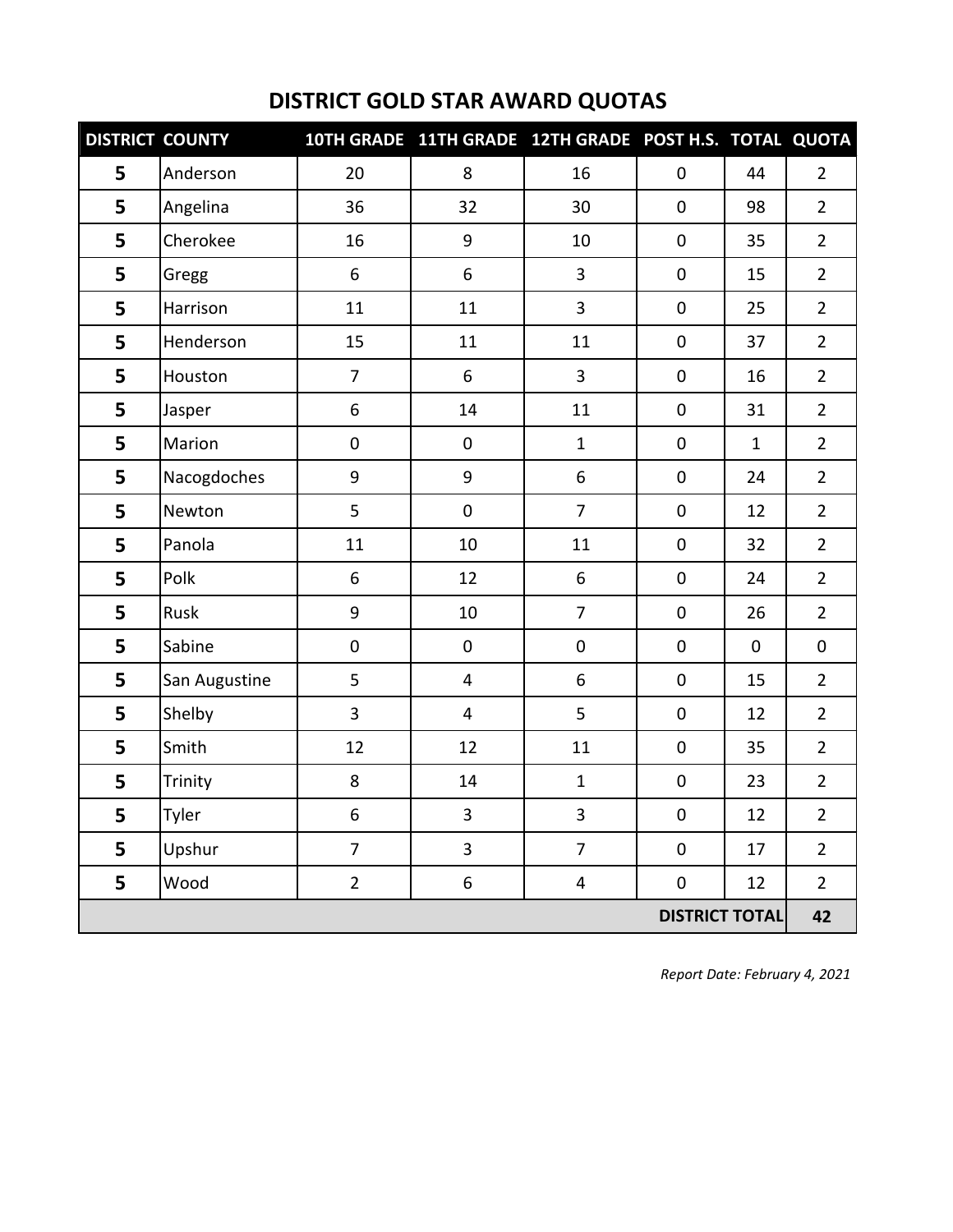|   | <b>DISTRICT COUNTY</b> |                         | 10TH GRADE 11TH GRADE 12TH GRADE POST H.S. TOTAL QUOTA |                |                       |                |                |
|---|------------------------|-------------------------|--------------------------------------------------------|----------------|-----------------------|----------------|----------------|
| 6 | Andrews                | 10                      | 15                                                     | 12             | $\mathbf 0$           | 37             | $\overline{2}$ |
| 6 | <b>Brewster</b>        | 5                       | $\mathbf{1}$                                           | $\overline{2}$ | $\mathbf 0$           | 8              | $\overline{2}$ |
| 6 | Crane                  | 5                       | $\overline{2}$                                         | 6              | $\mathbf 0$           | 13             | $\overline{2}$ |
| 6 | Crockett               | $\overline{2}$          | 5                                                      | 3              | $\mathbf 0$           | 10             | $\overline{2}$ |
| 6 | Culberson              | $\mathbf 1$             | $\overline{2}$                                         | 3              | $\pmb{0}$             | 6              | $\overline{2}$ |
| 6 | Ector                  | 3                       | $\overline{\mathbf{4}}$                                | $\mathbf{1}$   | $\pmb{0}$             | 8              | $\overline{2}$ |
| 6 | El Paso                | 12                      | 11                                                     | 12             | $\pmb{0}$             | 35             | $\overline{2}$ |
| 6 | Glasscock              | $\overline{2}$          | 6                                                      | 8              | $\mathbf 0$           | 16             | $\overline{2}$ |
| 6 | Howard                 | 5                       | $\mathbf 1$                                            | 4              | $\pmb{0}$             | 10             | $\overline{2}$ |
| 6 | Hudspeth               | 5                       | 12                                                     | $\overline{7}$ | $\pmb{0}$             | 24             | $\overline{2}$ |
| 6 | Jeff Davis             | $\mathbf 1$             | $\mathbf{1}$                                           | $\pmb{0}$      | 0                     | $\overline{2}$ | $\overline{2}$ |
| 6 | Martin                 | $\overline{2}$          | $\overline{2}$                                         | 3              | $\pmb{0}$             | $\overline{7}$ | $\overline{2}$ |
| 6 | Midland                | 14                      | 11                                                     | 9              | $\pmb{0}$             | 34             | $\overline{2}$ |
| 6 | Pecos                  | $\overline{\mathbf{4}}$ | $\overline{3}$                                         | 6              | $\pmb{0}$             | 13             | $\overline{2}$ |
| 6 | Presidio               | $\mathbf{1}$            | $\overline{2}$                                         | $\mathbf 1$    | $\pmb{0}$             | $\overline{4}$ | $\overline{2}$ |
| 6 | Reagan                 | $\mathbf 1$             | $\pmb{0}$                                              | $\mathbf{1}$   | $\pmb{0}$             | $\overline{2}$ | $\overline{2}$ |
| 6 | Reeves                 | $\mathbf 1$             | 3                                                      | $\overline{2}$ | $\pmb{0}$             | 6              | $\overline{2}$ |
| 6 | Terrell                | $\mathbf{1}$            | $\mathbf{1}$                                           | $\pmb{0}$      | $\pmb{0}$             | $\overline{2}$ | $\overline{2}$ |
| 6 | Upton                  | 4                       | 5                                                      | 6              | $\pmb{0}$             | 15             | $\overline{2}$ |
| 6 | Val Verde              | 16                      | 12                                                     | 9              | $\mathbf 0$           | 37             | $\overline{2}$ |
| 6 | Ward                   | 10                      | $\overline{7}$                                         | 8              | $\mathbf 0$           | 25             | $\overline{2}$ |
| 6 | Winkler                | 3                       | $\overline{7}$                                         | 8              | $\mathbf 0$           | 18             | $\overline{2}$ |
|   |                        |                         |                                                        |                | <b>DISTRICT TOTAL</b> |                | 44             |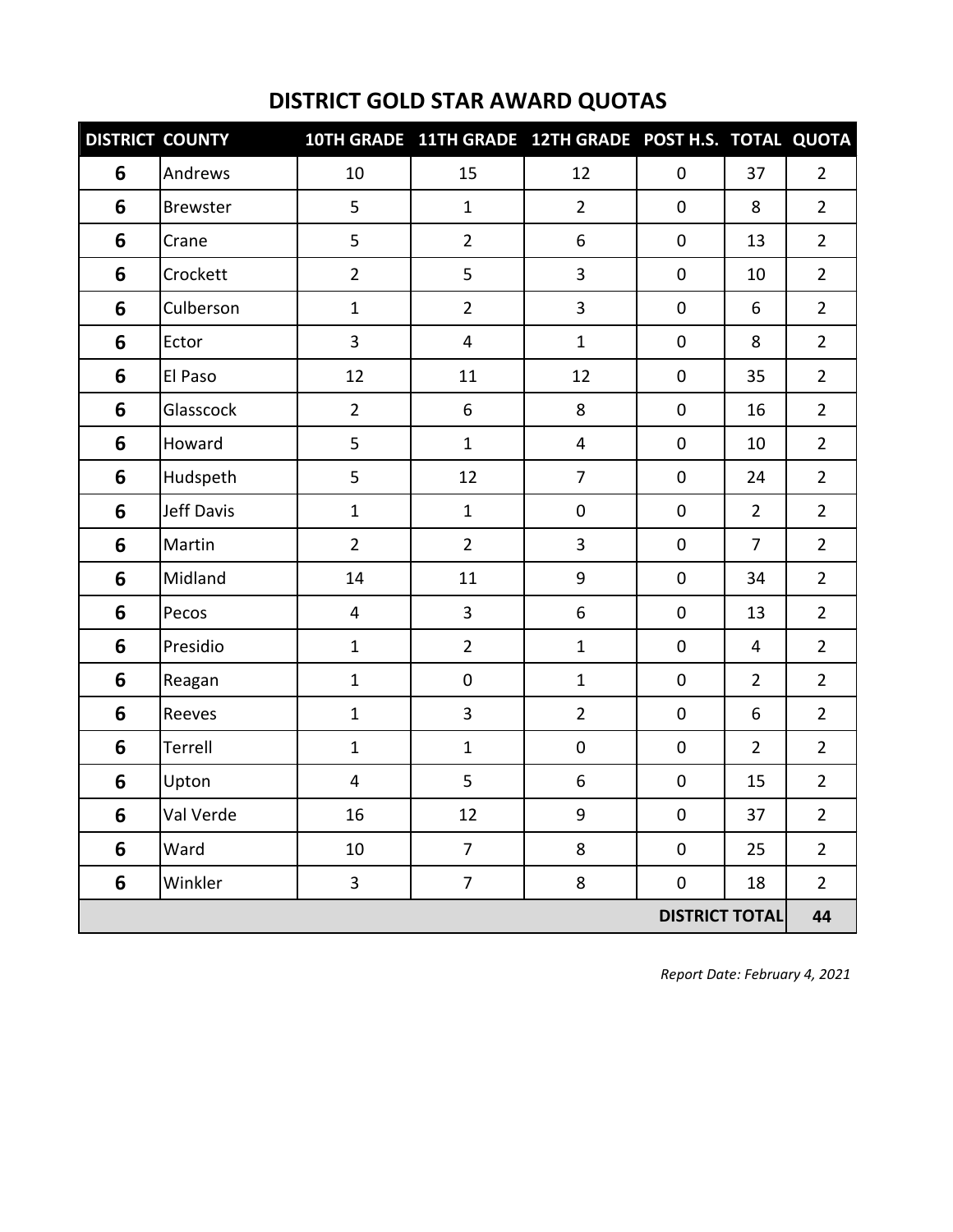| <b>DISTRICT COUNTY</b>  |               |                | 10TH GRADE 11TH GRADE 12TH GRADE POST H.S. TOTAL QUOTA |                         |                       |                |                |
|-------------------------|---------------|----------------|--------------------------------------------------------|-------------------------|-----------------------|----------------|----------------|
| $\overline{\mathbf{z}}$ | <b>Brown</b>  | 15             | 13                                                     | 12                      | $\mathbf 0$           | 40             | $\overline{2}$ |
| $\overline{7}$          | <b>Burnet</b> | 13             | 11                                                     | 12                      | $\mathbf 0$           | 36             | $\overline{2}$ |
| $\overline{\mathbf{z}}$ | Callahan      | $\overline{7}$ | 6                                                      | $\overline{7}$          | $\mathbf 0$           | 20             | $\overline{2}$ |
| 7                       | Coke          | $\pmb{0}$      | $\mathbf{1}$                                           | $\pmb{0}$               | $\mathbf 0$           | $\mathbf{1}$   | $\overline{2}$ |
| $\overline{\mathbf{z}}$ | Coleman       | $\overline{2}$ | 3                                                      | 3                       | $\pmb{0}$             | 8              | $\overline{2}$ |
| 7                       | Concho        | 4              | $\pmb{0}$                                              | $\overline{2}$          | $\pmb{0}$             | 6              | $\overline{2}$ |
| $\overline{\mathbf{z}}$ | Fisher        | 3              | 6                                                      | $\mathbf{1}$            | $\pmb{0}$             | 10             | $\overline{2}$ |
| $\overline{\mathbf{z}}$ | Irion         | $\overline{3}$ | 5                                                      | 5                       | $\mathbf{1}$          | 14             | $\overline{2}$ |
| $\overline{\mathbf{z}}$ | Jones         | 33             | 3                                                      | 25                      | $\pmb{0}$             | 61             | $\overline{2}$ |
| $\overline{7}$          | Lampasas      | 11             | 12                                                     | $\overline{2}$          | $\mathbf 0$           | 25             | $\overline{2}$ |
| $\overline{\mathbf{z}}$ | Llano         | 14             | 14                                                     | 9                       | $\mathbf 0$           | 37             | $\overline{2}$ |
| $\overline{\mathbf{z}}$ | Mason         | $\overline{7}$ | $\overline{2}$                                         | 3                       | $\pmb{0}$             | 12             | $\overline{2}$ |
| $\overline{\mathbf{z}}$ | McCulloch     | 5              | $\overline{4}$                                         | $\overline{4}$          | $\pmb{0}$             | 13             | $\overline{2}$ |
| 7                       | Menard        | 3              | $\overline{4}$                                         | $\overline{2}$          | $\pmb{0}$             | 9              | $\overline{2}$ |
| $\overline{\mathbf{z}}$ | <b>Mills</b>  | 9              | 6                                                      | $\overline{\mathbf{4}}$ | $\pmb{0}$             | 19             | $\overline{2}$ |
| $\overline{\mathbf{z}}$ | Nolan         | 42             | 28                                                     | 29                      | $\pmb{0}$             | 99             | $\overline{2}$ |
| $\overline{\mathbf{z}}$ | Runnels       | 9              | 12                                                     | 6                       | $\pmb{0}$             | 27             | $\overline{2}$ |
| $\overline{\mathbf{z}}$ | San Saba      | 5              | $\overline{3}$                                         | $\overline{\mathbf{4}}$ | $\pmb{0}$             | 12             | $\overline{2}$ |
| $\overline{\mathbf{z}}$ | Schleicher    | $\pmb{0}$      | $\overline{2}$                                         | 3                       | $\pmb{0}$             | 5              | $\overline{2}$ |
| $\overline{\mathbf{z}}$ | Shackelford   | $\mathbf{1}$   | $\mathbf 0$                                            | $\overline{2}$          | $\mathbf 0$           | $\overline{3}$ | $2^{\circ}$    |
| $\overline{\mathbf{z}}$ | Sterling      | $\overline{2}$ | 10                                                     | 3                       | $\pmb{0}$             | 15             | $\overline{2}$ |
| $\overline{\mathbf{z}}$ | Taylor        | 8              | 8                                                      | 6                       | $\pmb{0}$             | 22             | $\overline{2}$ |
| $\overline{\mathbf{z}}$ | Tom Green     | 26             | 26                                                     | $20\,$                  | $\pmb{0}$             | 72             | $\overline{2}$ |
|                         |               |                |                                                        |                         | <b>DISTRICT TOTAL</b> |                | 46             |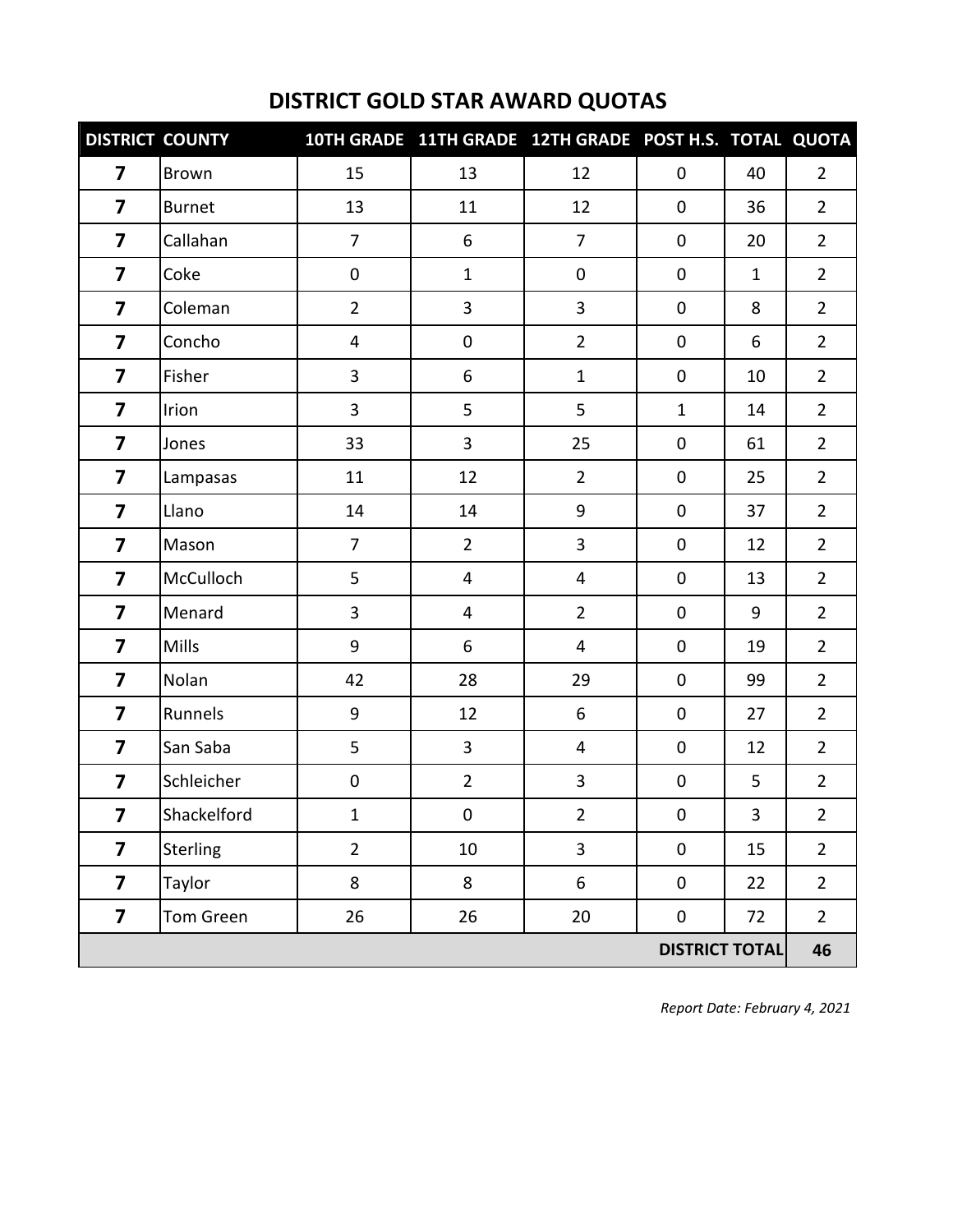|                       | <b>DISTRICT COUNTY</b> |                | 10TH GRADE 11TH GRADE 12TH GRADE POST H.S. TOTAL QUOTA |                |                |     |                |  |
|-----------------------|------------------------|----------------|--------------------------------------------------------|----------------|----------------|-----|----------------|--|
| 8                     | Bell                   | 43             | 35                                                     | 38             | $\mathbf 0$    | 116 | $\overline{3}$ |  |
| 8                     | Bosque                 | 18             | 9                                                      | 16             | $\pmb{0}$      | 43  | $\overline{2}$ |  |
| 8                     | Comanche               | 3              | $\overline{4}$                                         | 3              | $\mathbf 0$    | 10  | $\overline{2}$ |  |
| 8                     | Coryell                | 26             | 25                                                     | 21             | 0              | 72  | $\overline{2}$ |  |
| 8                     | Eastland               | 5              | $\overline{2}$                                         | $\overline{3}$ | $\pmb{0}$      | 10  | $\overline{2}$ |  |
| 8                     | Ellis                  | 35             | 20                                                     | 28             | $\mathbf 0$    | 83  | $\overline{2}$ |  |
| 8                     | Erath                  | 17             | 21                                                     | 12             | $\overline{2}$ | 52  | $\overline{2}$ |  |
| 8                     | Falls                  | $\bf 8$        | 8                                                      | $\overline{7}$ | $\mathbf 0$    | 23  | $\overline{2}$ |  |
| 8                     | Freestone              | 8              | $\overline{7}$                                         | 10             | $\mathsf 0$    | 25  | $\overline{2}$ |  |
| 8                     | Hamilton               | 11             | $\mathbf{3}$                                           | $\pmb{0}$      | $\pmb{0}$      | 14  | $\overline{2}$ |  |
| 8                     | Hill                   | $\overline{7}$ | 20                                                     | 8              | $\mathbf{1}$   | 36  | $\overline{2}$ |  |
| 8                     | Hood                   | 5              | 13                                                     | $\overline{7}$ | 0              | 25  | $\overline{2}$ |  |
| 8                     | Johnson                | 41             | 28                                                     | 27             | $\mathbf{1}$   | 97  | $\overline{2}$ |  |
| 8                     | Leon                   | 23             | 22                                                     | 18             | $\mathbf 0$    | 63  | $\overline{2}$ |  |
| 8                     | Limestone              | $\overline{7}$ | 12                                                     | 10             | $\mathbf 0$    | 29  | $\overline{2}$ |  |
| 8                     | McLennan               | 20             | 24                                                     | 20             | $\mathbf 0$    | 64  | $\overline{2}$ |  |
| 8                     | Milam                  | 8              | 15                                                     | 11             | $\mathbf 0$    | 34  | $\overline{2}$ |  |
| 8                     | Navarro                | 6              | 12                                                     | 11             | 0              | 29  | $\overline{2}$ |  |
| 8                     | Robertson              | 19             | 27                                                     | 18             | 0              | 64  | $\overline{2}$ |  |
| 8                     | Somervell              | 4              | $\overline{3}$                                         | $\overline{4}$ | $\mathbf 0$    | 11  | $\overline{2}$ |  |
| 8                     | Williamson             | 53             | 30                                                     | 30             | $\mathsf 0$    | 113 | $\overline{3}$ |  |
| <b>DISTRICT TOTAL</b> |                        |                |                                                        |                |                |     |                |  |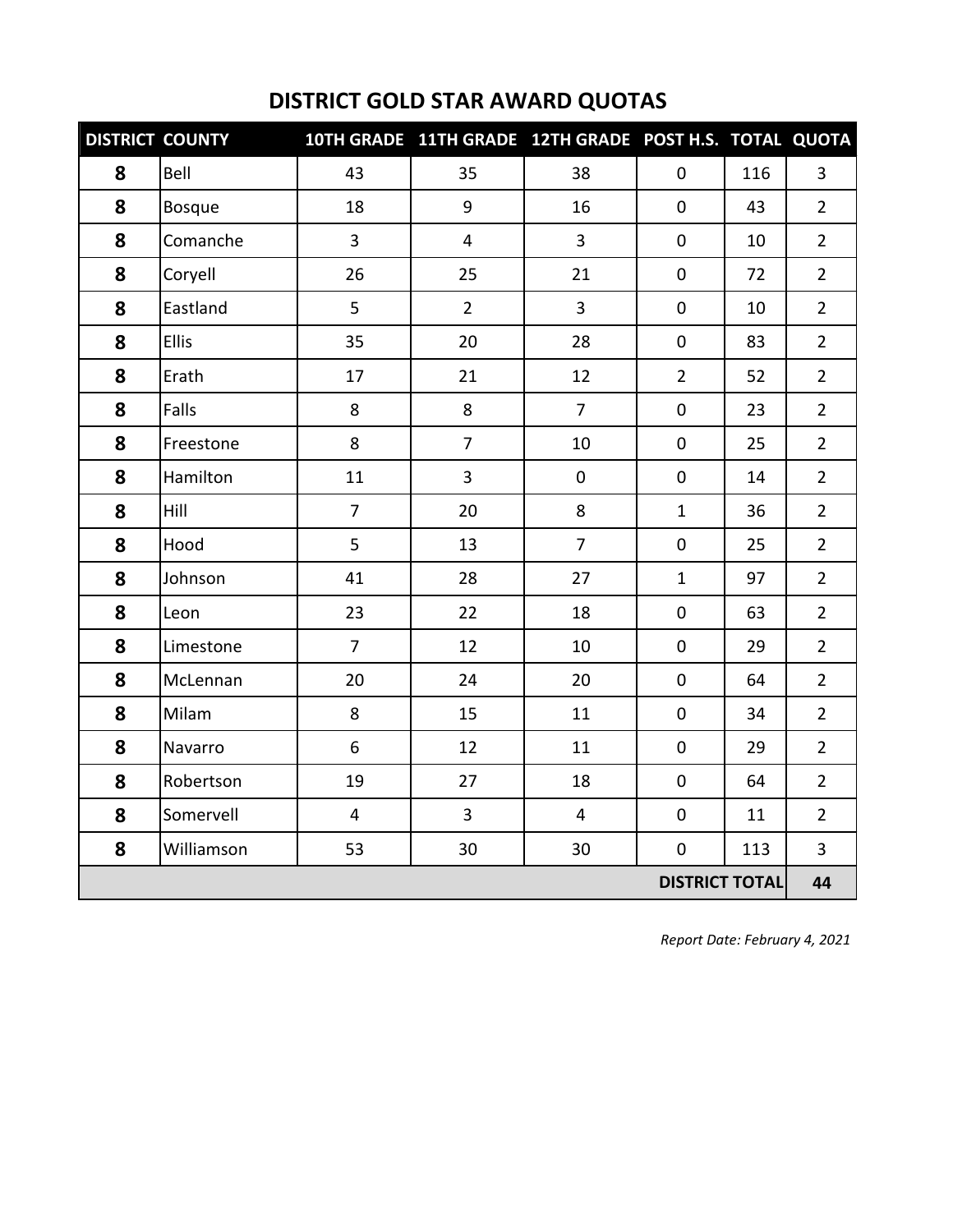|   | <b>DISTRICT COUNTY</b> |                | 10TH GRADE 11TH GRADE 12TH GRADE POST H.S. TOTAL QUOTA |                |                       |     |                |
|---|------------------------|----------------|--------------------------------------------------------|----------------|-----------------------|-----|----------------|
| 9 | <b>Brazoria</b>        | 27             | 37                                                     | 38             | $\mathbf{1}$          | 103 | 3              |
| 9 | <b>Brazos</b>          | 41             | 35                                                     | 35             | 0                     | 111 | $\overline{3}$ |
| 9 | Burleson               | 32             | 30                                                     | 18             | $\pmb{0}$             | 80  | $\overline{2}$ |
| 9 | Chambers               | 19             | 14                                                     | 6              | 0                     | 39  | $\overline{2}$ |
| 9 | Fort Bend              | 27             | 37                                                     | 22             | 0                     | 86  | $\overline{2}$ |
| 9 | Galveston              | 30             | 32                                                     | 23             | $\mathbf 0$           | 85  | $\overline{2}$ |
| 9 | Grimes                 | 11             | 11                                                     | 8              | $\pmb{0}$             | 30  | $\overline{2}$ |
| 9 | Hardin                 | 6              | 6                                                      | 4              | $\mathbf 0$           | 16  | $\overline{2}$ |
| 9 | Harris                 | 54             | 81                                                     | 43             | 0                     | 178 | 3              |
| 9 | Jefferson              | 19             | 8                                                      | $\overline{7}$ | $\pmb{0}$             | 34  | $\overline{2}$ |
| 9 | Lee                    | 11             | 14                                                     | 17             | 0                     | 42  | $\overline{2}$ |
| 9 | Liberty                | 29             | 13                                                     | 9              | 0                     | 51  | $\overline{2}$ |
| 9 | Madison                | 11             | 17                                                     | 6              | $\pmb{0}$             | 34  | $\overline{2}$ |
| 9 | Montgomery             | 57             | 61                                                     | 57             | $\pmb{0}$             | 175 | 3              |
| 9 | Orange                 | $\overline{7}$ | 5                                                      | 4              | $\mathbf 0$           | 16  | $\overline{2}$ |
| 9 | San Jacinto            | 4              | 11                                                     | 6              | $\mathbf 0$           | 21  | $\overline{2}$ |
| 9 | Walker                 | 34             | 36                                                     | 22             | $\pmb{0}$             | 92  | $\overline{2}$ |
| 9 | Waller                 | 38             | 41                                                     | 32             | 0                     | 111 | $\overline{3}$ |
|   |                        |                |                                                        |                | <b>DISTRICT TOTAL</b> |     | 41             |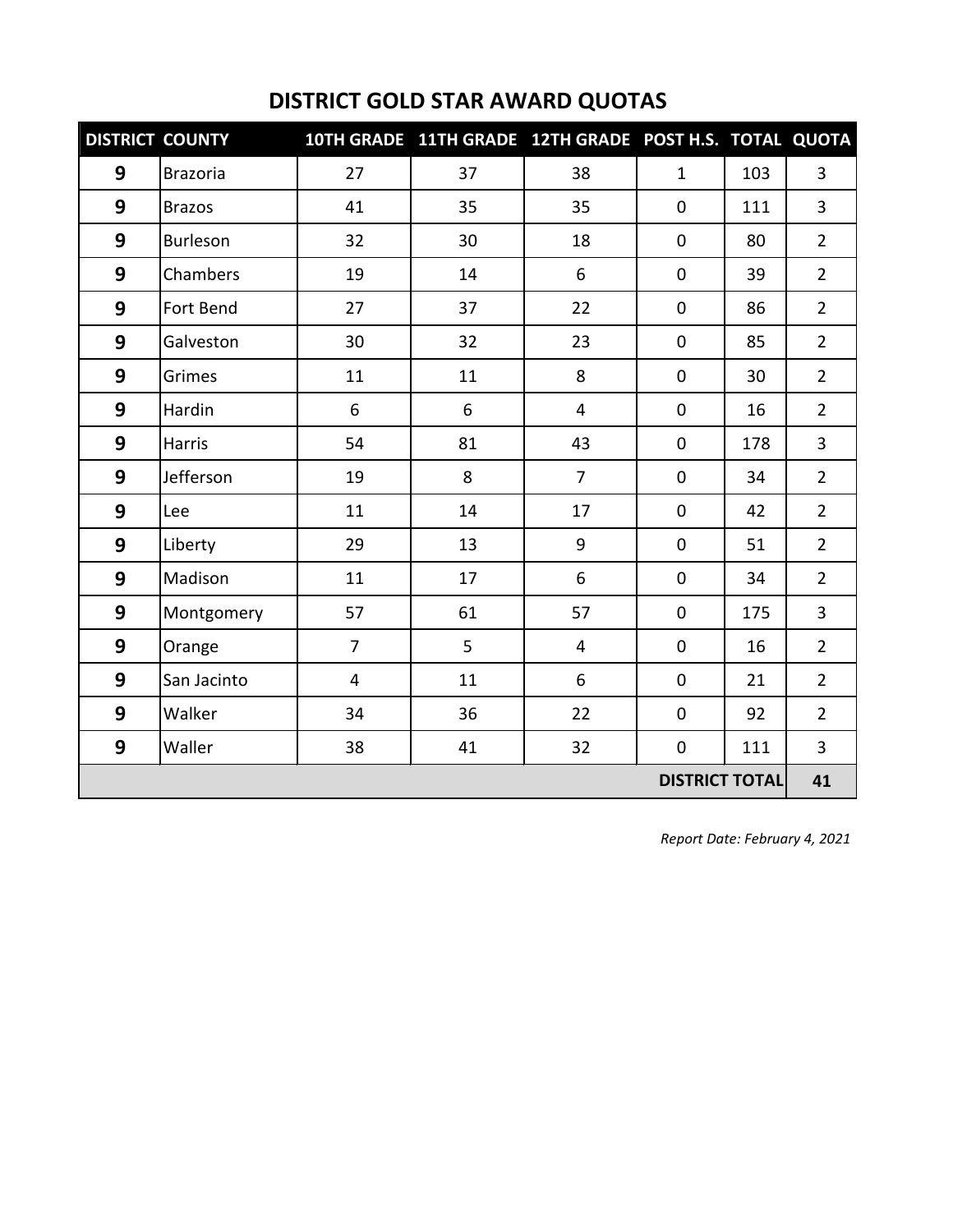| <b>DISTRICT COUNTY</b> |                |                | 10TH GRADE 11TH GRADE 12TH GRADE POST H.S. TOTAL QUOTA |                         |                       |                |                |
|------------------------|----------------|----------------|--------------------------------------------------------|-------------------------|-----------------------|----------------|----------------|
| 10                     | <b>Bandera</b> | 26             | 14                                                     | $\overline{7}$          | $\pmb{0}$             | 47             | $\overline{2}$ |
| 10                     | Bastrop        | 10             | 9                                                      | 6                       | $\mathbf 0$           | 25             | $\overline{2}$ |
| 10                     | Bexar          | 183            | 159                                                    | 144                     | $\mathbf 0$           | 486            | 5              |
| 10                     | Blanco         | 12             | 9                                                      | $\overline{7}$          | $\mathbf 0$           | 28             | $\overline{2}$ |
| 10                     | Caldwell       | 16             | 21                                                     | 12                      | $\pmb{0}$             | 49             | $\overline{2}$ |
| 10                     | Comal          | 35             | 37                                                     | 31                      | $\pmb{0}$             | 103            | 3              |
| 10                     | Edwards        | $\overline{2}$ | $\mathbf{1}$                                           | $\mathbf{1}$            | $\mathbf 0$           | $\overline{4}$ | $\overline{2}$ |
| 10                     | Gillespie      | 23             | 23                                                     | 25                      | $\mathbf 0$           | 71             | $\overline{2}$ |
| 10                     | Gonzales       | 15             | 20                                                     | 20                      | $\pmb{0}$             | 55             | $\overline{2}$ |
| 10                     | Guadalupe      | 48             | 32                                                     | 20                      | $\overline{2}$        | 102            | 3              |
| 10                     | Hays           | 28             | 30                                                     | 33                      | $\pmb{0}$             | 91             | $\overline{2}$ |
| 10                     | Kendall        | 61             | 46                                                     | 41                      | $\mathbf 0$           | 148            | $\overline{3}$ |
| 10                     | Kerr           | 26             | 21                                                     | 26                      | $\pmb{0}$             | 73             | $\overline{2}$ |
| 10                     | Kimble         | $\overline{7}$ | $\overline{3}$                                         | $\overline{\mathbf{4}}$ | $\mathbf 0$           | 14             | $\overline{2}$ |
| 10                     | Kinney         | $\overline{3}$ | 9                                                      | 6                       | $\mathbf 0$           | 18             | $\overline{2}$ |
| 10                     | Medina         | 25             | 33                                                     | 16                      | $\mathbf 0$           | 74             | $\overline{2}$ |
| 10                     | Real           | 14             | 5                                                      | 10                      | $\mathbf 0$           | 29             | $\overline{2}$ |
| 10                     | Sutton         | 6              | $\overline{4}$                                         | 3                       | $\pmb{0}$             | 13             | $\overline{2}$ |
| 10                     | <b>Travis</b>  | 27             | 14                                                     | 22                      | $\mathbf 0$           | 63             | $\overline{2}$ |
| 10                     | Uvalde         | 15             | 15                                                     | 13                      | $\mathbf 0$           | 43             | $\overline{2}$ |
| 10                     | Wilson         | 33             | 26                                                     | 31                      | $\pmb{0}$             | 90             | $\overline{2}$ |
|                        |                |                |                                                        |                         | <b>DISTRICT TOTAL</b> |                | 48             |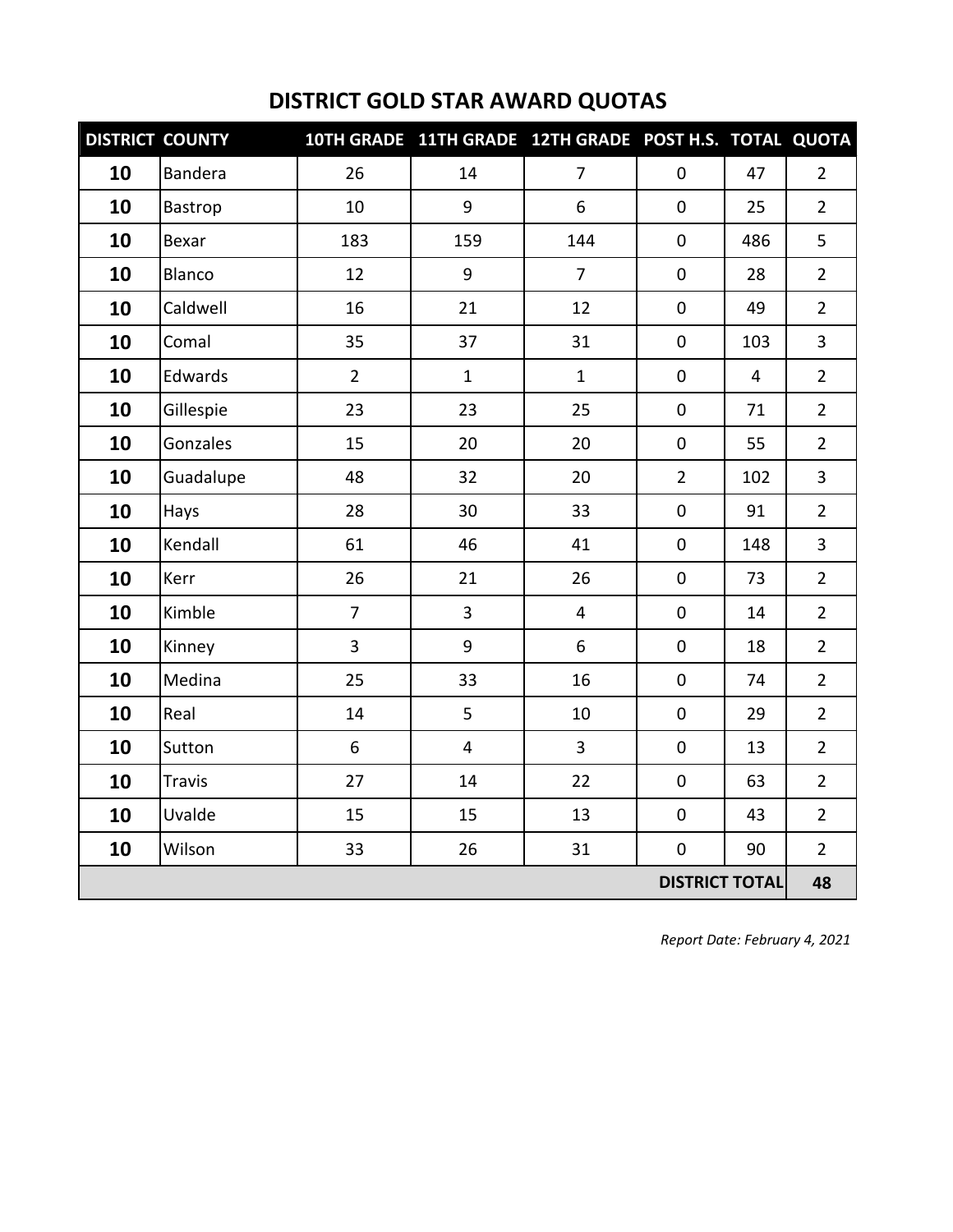|    | <b>DISTRICT COUNTY</b> |                | 10TH GRADE 11TH GRADE 12TH GRADE POST H.S. TOTAL QUOTA |                |                       |     |                |
|----|------------------------|----------------|--------------------------------------------------------|----------------|-----------------------|-----|----------------|
| 11 | Aransas                | 8              | $\pmb{0}$                                              | 3              | $\mathbf 0$           | 11  | $\overline{2}$ |
| 11 | Austin                 | 19             | 13                                                     | 6              | $\mathbf 0$           | 38  | $\overline{2}$ |
| 11 | Bee                    | 11             | $\overline{7}$                                         | 13             | $\pmb{0}$             | 31  | $\overline{2}$ |
| 11 | Calhoun                | 10             | 18                                                     | 18             | $\mathbf 0$           | 46  | $\overline{2}$ |
| 11 | Colorado               | $\overline{7}$ | 11                                                     | $\overline{7}$ | $\mathbf 0$           | 25  | $\overline{2}$ |
| 11 | <b>DeWitt</b>          | 18             | 15                                                     | 18             | $\mathbf 0$           | 51  | $\overline{2}$ |
| 11 | Fayette                | 13             | 21                                                     | 10             | $\pmb{0}$             | 44  | $\overline{2}$ |
| 11 | Goliad                 | 18             | 14                                                     | 18             | $\mathbf 0$           | 50  | $\overline{2}$ |
| 11 | Jackson                | 10             | 12                                                     | 14             | $\mathbf 0$           | 36  | $\overline{2}$ |
| 11 | Karnes                 | $\overline{4}$ | 6                                                      | 8              | $\pmb{0}$             | 18  | $\overline{2}$ |
| 11 | Lavaca                 | 25             | 26                                                     | 21             | $\mathbf 0$           | 72  | $\overline{2}$ |
| 11 | Matagorda              | 13             | 18                                                     | 19             | $\mathbf 0$           | 50  | $\overline{2}$ |
| 11 | <b>Nueces</b>          | 68             | 68                                                     | 52             | $\pmb{0}$             | 188 | $\overline{3}$ |
| 11 | Refugio                | 12             | $\overline{7}$                                         | 16             | $\pmb{0}$             | 35  | $\overline{2}$ |
| 11 | San Patricio           | 13             | 18                                                     | 16             | $\mathbf 0$           | 47  | $\overline{2}$ |
| 11 | Victoria               | 44             | 36                                                     | 36             | $\mathbf 0$           | 116 | 3              |
| 11 | Washington             | 52             | 31                                                     | 27             | $\pmb{0}$             | 110 | 3              |
| 11 | Wharton                | 24             | 25                                                     | 15             | $\mathbf 0$           | 64  | $\overline{2}$ |
|    |                        |                |                                                        |                | <b>DISTRICT TOTAL</b> |     | 39             |